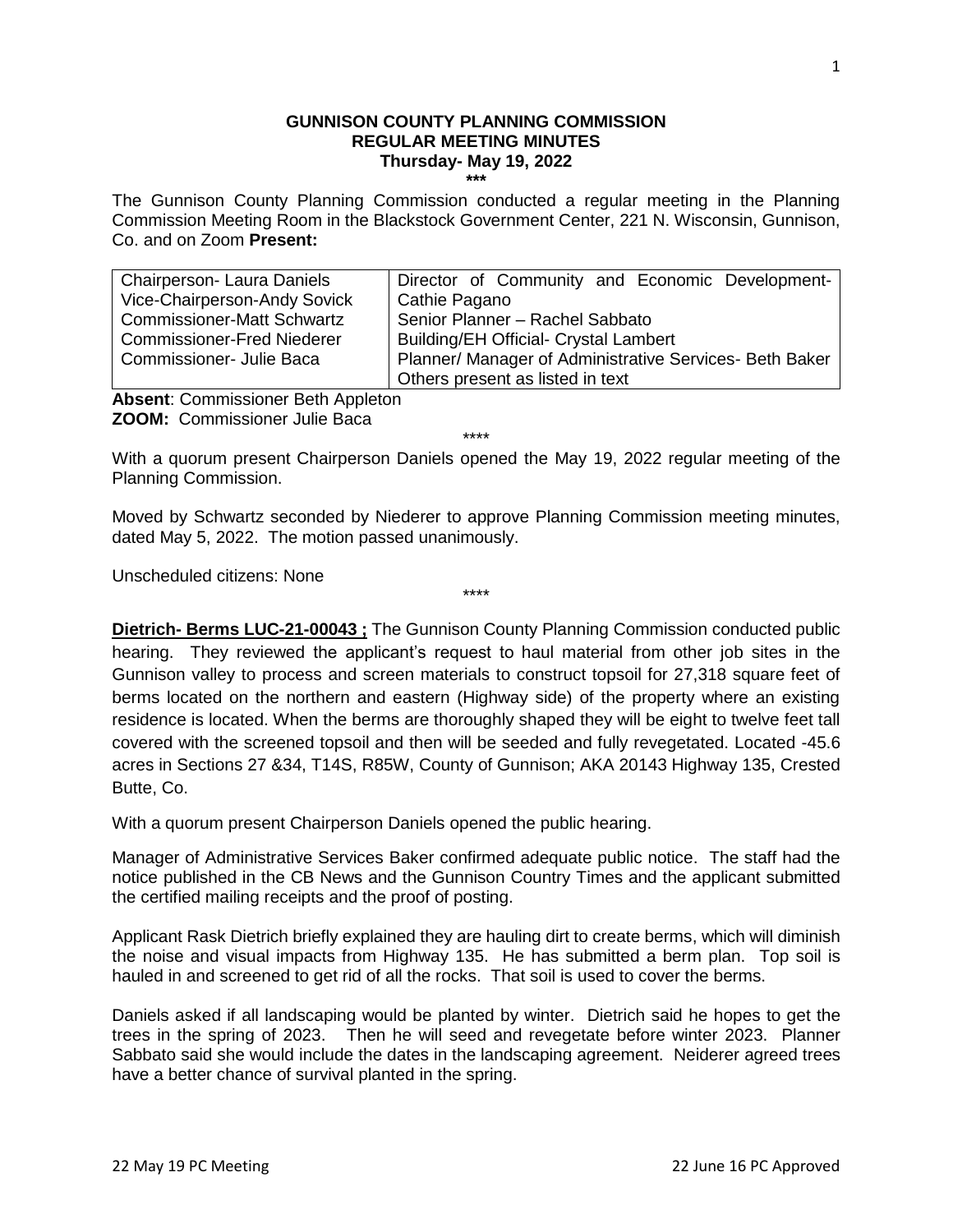The planning commission, applicant and staff reviewed the draft decision.

Daniels closed the public hearing.

Moved by Baca seconded by Niederer to approve LUC-21-00043, construction of berms, as amended. The motion passed unanimously.

### **PROJECT DESCRIPTION:**

The applicant, Rask Dietrich, is requesting to haul material from other job sites in the Gunnison valley to process and screen materials to prepare topsoil for 33,329 square feet of berms located on the northern and eastern (Highway side) of the property where an existing residence is located. When the berms are thoroughly shaped they will be eight to twelve feet tall covered with the screened topsoil and will be seeded and fully revegetated.

Located in Sections 27 & 34, Township14S, Range 85W 45.6 acres, County of Gunnison;

20143 Highway 135, Crested Butte, Colorado.

### **IMPACT CLASSIFICATION:**

The project, by definition, is a Minor Impact pursuant to *Section 6-102: I. Clearing of More Than 7500 Sq. Ft of Land* not related to activities permitted by a building permit, an OWTS permit or Access Permit or an agricultural operation requires a Minor Impact Land Use change. Additionally, per *Section 9-400: Projects Classified as Minor Impact Projects B. LAND USE CHANGE PERMITS REQUIRED.* All applicants for exploration, mining operations or processing of construction materials shall obtain a permit for a Minor or Major Impact Project as provided in Article 6: Minor Impact Projects and Article 7: Major Impact Projects unless specifically exempted, or unless such activities are regulated pursuant to the Gunnison County Special Development Projects Regulations.

### **SUBMITTED DOCUMENTATION:**

- Copy of Minor Impact application dated August 13, 2021, LUC-21-00043
- Referral Comments
- A stamped plan titled "Berm Landscaping, Drainage and Erosion Control Plan" dated 3/27/22 by NCW & Associates.
- Gunnison County Reclamation Permit dated April 15, 2021.

### **MEETING DATES:**

The Planning Commission held work sessions and public hearings to discuss the application on the following dates:

- April 21, 2022 Work session
- May 19, 2022 Public Hearing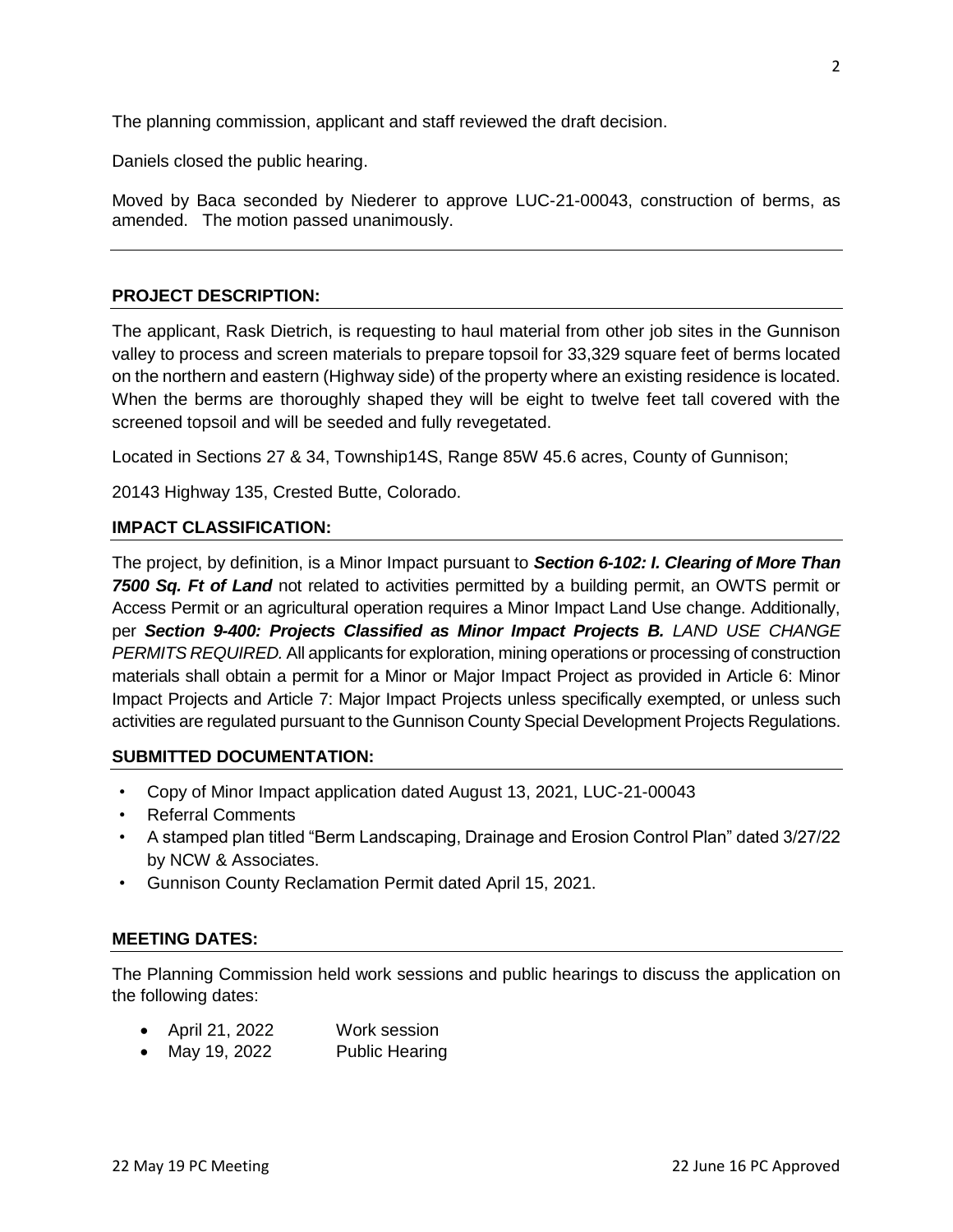### **SITE VISIT:**

The Planning Commission determined that a site visit was not necessary.

#### **PUBLIC HEARING:**

The Planning Commission conducted a public hearing on May 19, 2022. No comments were received during the public notice period from March 22 to April 12, 2022.

### **REVIEW AGENCY REFERRAL COMMENTS:**

A copy of the complete application was sent via electronic mail on March 22, 2022 to the following agencies:

- Gunnison County Public Works, Marlene Crosby/Sparky Casebolt
- Crested Butte Fire Protection District, Ric Ems
- Colorado Parks and Wildlife, Philip Gurule

Comments from the agencies are noted in the applicable sections below.

### **COMPLIANCE WITH APPLICABLE SECTIONS OF THE GUNNISON COUNTY** *LAND USE RESOLUTION:*

**Section 6-102:I.** *Clearing Of More Than 7,500 Sq. Ft. Of Land. Clearing of more than 7,500 sq. ft. of land not related to activities permitted by a Building Permit, an ISDS Permit, or Access Permit, or an agricultural operation.*

Applicable. Process and screen materials to construct topsoil for 33,329 square feet of berms. A reclamation permit has been issued April 15, 2021.

### **Section 9-200:** *Special Residential Uses.*

Not applicable. No special residential uses are proposed.

### **Section 9-300:** *Commercial and Industrial Uses.*

Not applicable. No commercial or industrial uses are proposed.

#### **E: Design Standards for Light Industrial Uses.**

Not applicable. No light industrial uses are proposed.

**Section 9-400: B. Land Use Change Permits Required***. All applicants for exploration, mining operations or processing of construction materials shall obtain a permit for a Minor or Major Impact Project as provided in Article 6: Minor Impact Projects and Article 7: Major Impact Projects unless specifically exempted, or unless such activities are regulated pursuant to the Gunnison County Special Development Projects Regulations.*

Yes applicable. As defined in the *Land Use Resolution* construction materials processing means any activities associated with the extraction, storage or preparation of construction materials for use, including but not limited to, crushing, screening, washing, slabbing, polishing, grinding, concrete or asphalt preparation, batching or recycling, or other such action. Applicant is proposing to process and screen materials to construct topsoil for 33,329 square feet of berms.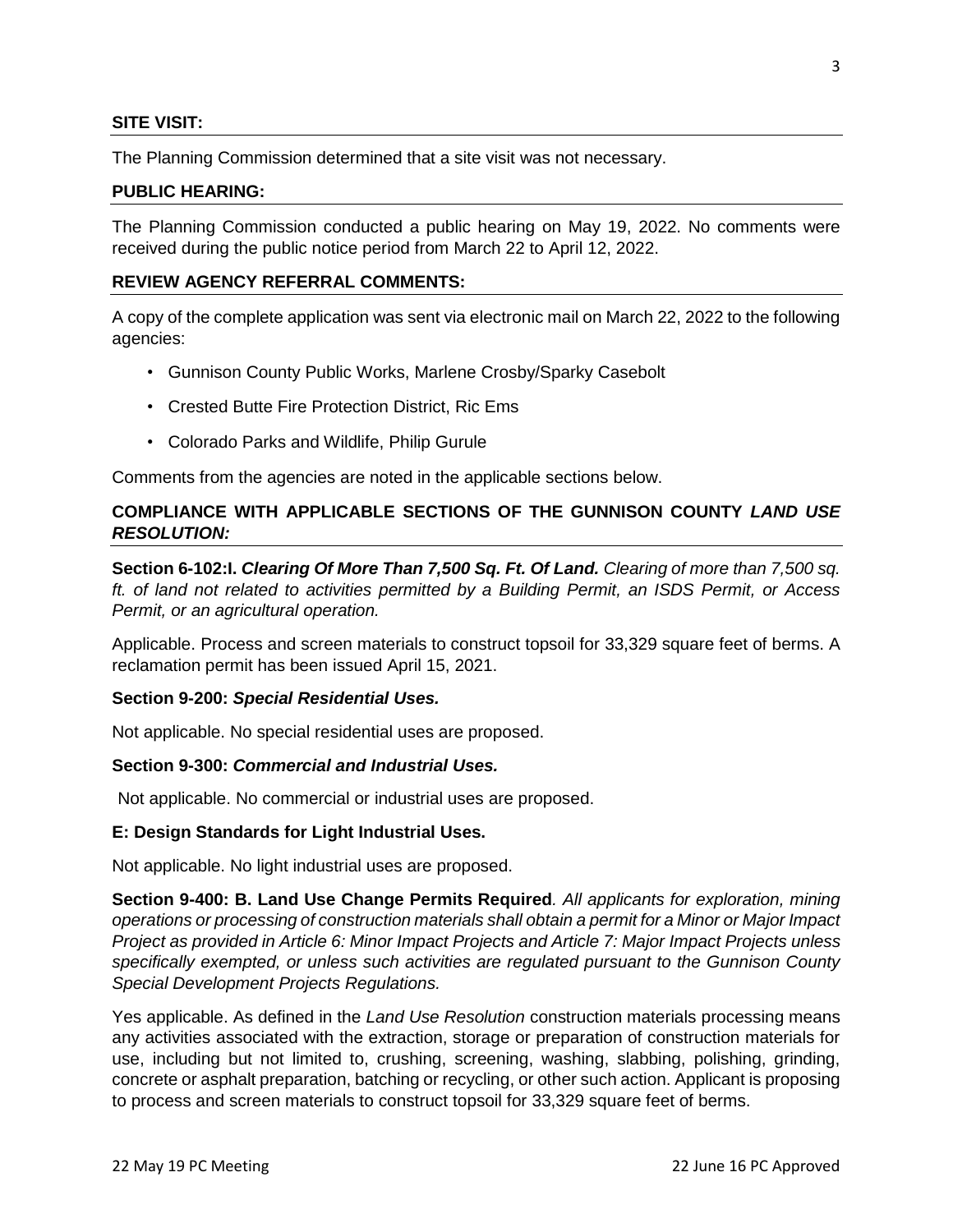# **Section 9-403: E. Information Submittals for Minor and Major Impact Projects, Items 1-19.**

Yes applicable.

- 1. **Identification of mineral or construction material**. No material will be excavated.
- 2. **Mining operations plan.** There will be no extraction, rock crusher, asphalt plant or cement batch plant. Attached is a plan that shows where import material will be placed as landscaping berms. There will be a temporary stock pile of screened topsoil of approximately 15 feet in height.
- 3. **Restoration and reclamation plan.** See the reclamation plan. The drms does not require a permit.
- 4. **Topography.** The existing and proposed topography is shown on the reclamation plan.
- 5. **Vegetation.** Existing vegetation consists of native grasses. The proposed vegetation will consist of spruce trees, shrubs and native grasses.
- 6. **Estimated costs**. \$50,000, a Development Improvements Agreement will secure a financial surety/bond until the vegetation is established.
- 7. **Storm water management plan.** A storm water management plan is not required. The area of disturbance is less than one acre. Silt fences and or erosion control logs will be placed downhill of the work site. There are no areas of concentrated flow in the work area.
- 8. **Emission control plan.** The erosion control is shown on the reclamation plan and consists of silt fence and/or erosion control logs placed around the downhill edge of the disturbed area.
- 9. **Dust control plan.** The plan is to build the berms as quickly as possible, revegetate as soon as possible and to not move material when winds are above 20 mph.

## 10. **Access and transportation plan.**

- a) **Identification of proposed haul route(s).** The route to the project site is from state highway 135 through an existing access gate. It is estimated that there will be one mobilization in and one mobilization out. There is no pit.
- b) **Alternative transportation modes.** There are no reasonable alternative modes of transportation.
- c) **Employee transportation.** The traffic impact of this project will not adversely impact public infrastructure.
- 11. **Hours of operation.** The proposed hours of operation are between 7 a.m. And 7 p.m. Monday through Saturday.

## 12. **Environmental impact mitigations.**

The operation is temporary. The noise will be similar to home construction activities except for it being a shorter time frame. The topsoil screening operation is over 700 feet to the nearest residential house on the same side of the highway and over 400 feet to the closest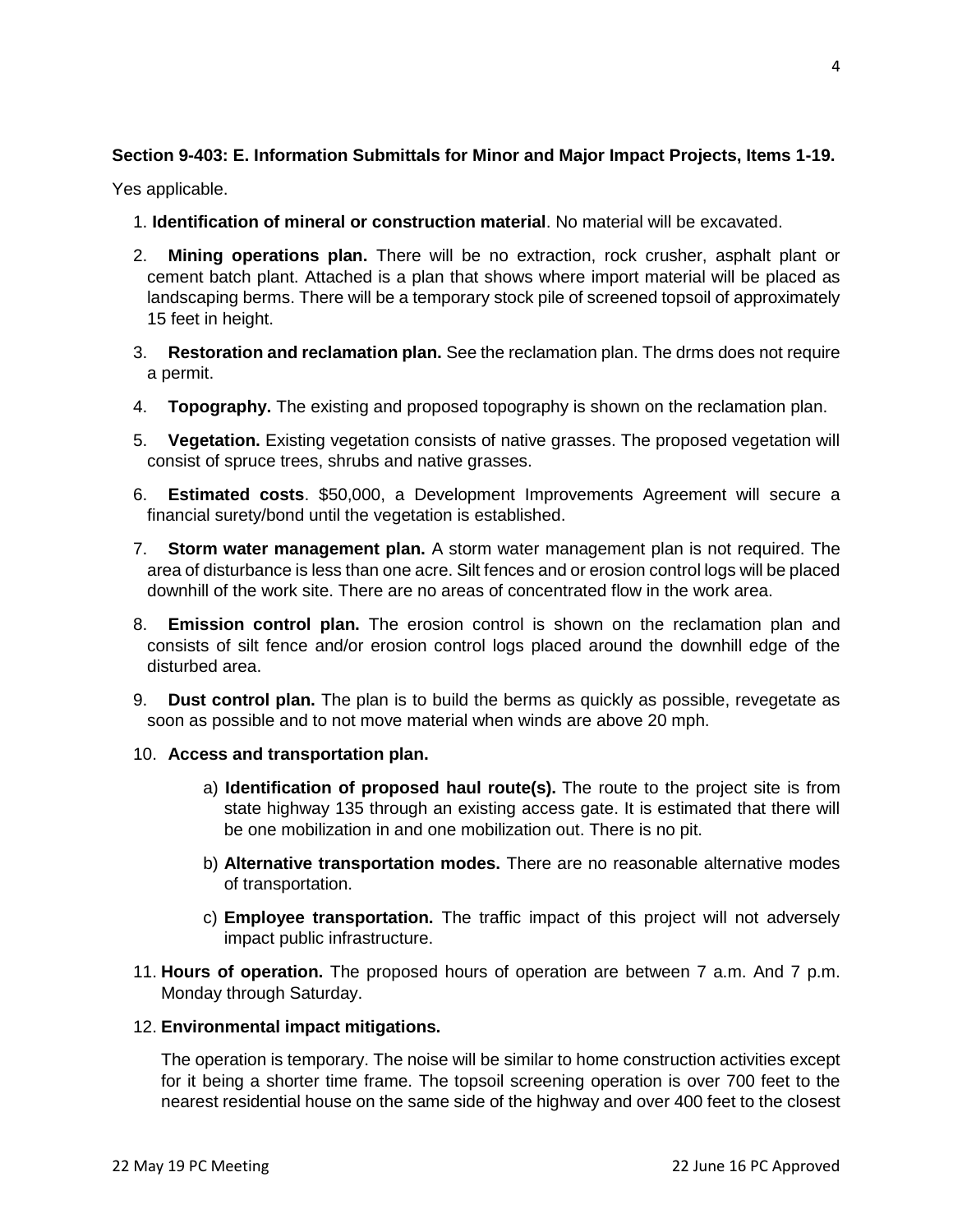residential unit across Highway 135 in Riverland industrial park. Operations will be stopped when winds are in excess of 20 mph.

- 13. **Impacts to water quality.** The project is not near any bodies of water. Silt fence and/or erosion control logs will be placed along the downhill edge of the project as shown on the erosion control plan.
- 14. **Fire protection plan.** Other than normal construction vehicles and machines there are no flammable materials stored on site.
- 15. **Cultural survey.** A cultural survey was not prepared. The site is 70 feet from the edge of highway 135 and is on undisturbed ground.
- 16. **Visual impact assessment.** The construction of the berms will be visible from highway 135. The final berms will be at a height that will screen the majority of the highway and highway noise from the property. The berms will not be of a height that will impact visual resources.
- 17. **Blasting license.** There will be no blasting on the site.
- 18. **Water supply.** The only water that will be used is to water the vegetation identified on the landscaping plan until they are established. The grass areas will be mulched and will not require watering. Water will come from an offsite source.
- 19. **Future land uses.** The site will remain residential.

## **Section 9-404:D. Setbacks.1:a-k Setbacks for Construction Materials Processing Operations**

Yes, applicable.

1. **Setbacks for construction materials processing operations**.

 **a. Centerline of public road.** This is a temporary operation and the setback to the topsoil screen is located approximately 300 feet from the centerline of highway 135.

 **b. Standards for temporary gravel operations for a specific road project.** There is no gravel extraction or processing as part of this project.

- **1. Project adjacent to improvement project.** There is no extraction of materials on the site.
- **2. Temporary**. The berms will be planted and mulched within 3 months of the completion of the berms.
- **3. Written agreement with road jurisdiction**. An access permit is existing
- **4. Landscaping.** The berms are landscaped berms.
- **c. No storage within setbacks**. Machines will be stored more than 140 feet from the centerline of highway 135.
- **d. Water body.** All the topsoil screening is over 100 feet (250 feet) from a water body.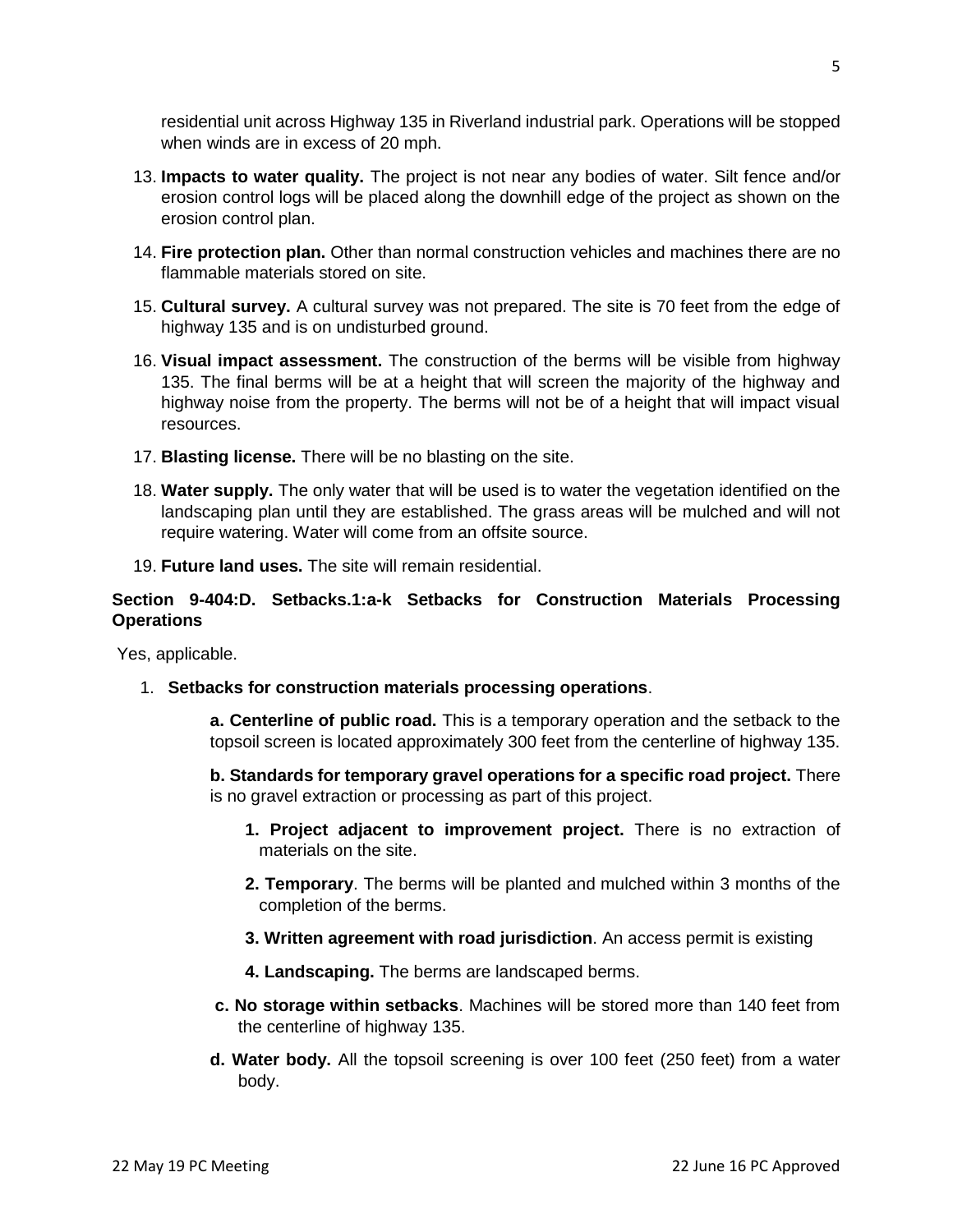- **e. Federally designated wilderness areas, national parks or recreation areas, public parks, federal lands campgrounds**. The topsoil screening is over 1000 feet from the above sites.
- **f. Dedicated open space or conservation easements.** The topsoil screening is over 125 feet from the above sites.
- **g. Residential structures.** The topsoil screening is over 125 (400 feet) feet from the closest residential structure
	- **1. Crusher, asphalt/batch plant further limited.** The will be no crusher, asphalt or batch plant on the site.
- **h. Public and civic buildings.** The topsoil screening is over 1000 feet from the above sites.
- **i. Cemetery.** The topsoil screening is over 300 feet from the above site.
- **j. Sensitive wildlife habitat.** A wildlife map generated from the county gis map is included and shows that the property is in a "low and none" area. No comments were received from Colorado Parks and Wildlife.
- **k. Adjacent property, irrigation ditch or road right of way.** The topsoil screening is over 30 feet from the above.

## **Section 10-102:** *Locational Standards for Residential Development.*

Not applicable. Residential development is not proposed.

## **Section 10-103:** *Residential Density.*

Not applicable. Residential development is not proposed.

**Section 10-104:** *Locational standards for commercial, industrial or other non-residential uses.*Not applicable. No commercial, industrial or other non-residential uses are proposed.

### **Section 11-103:** *Development in Areas Subject to Flood Hazards***.**

Not applicable. The proposed development is not subject to flood hazards according to Gunnison County mapping.

### **Section 11-104:** *Development in Areas Subject to Geologic Hazards***.**

Not applicable. The proposed development is not subject to geologic hazards according to Gunnison County mapping.

### **Section 11-105:** *Development in Areas Subject to Wildfire Hazards.*

Not Applicable. The proposed development is not subject to wildfire hazards according to Gunnison County mapping.

### **Section 11-106:** *Protection of Wildlife Habitat Areas.*

Applicable. The proposed development is subject to wildlife habitat areas according to Gunnison County mapping. No comments were received from Colorado Parks and Wildlife.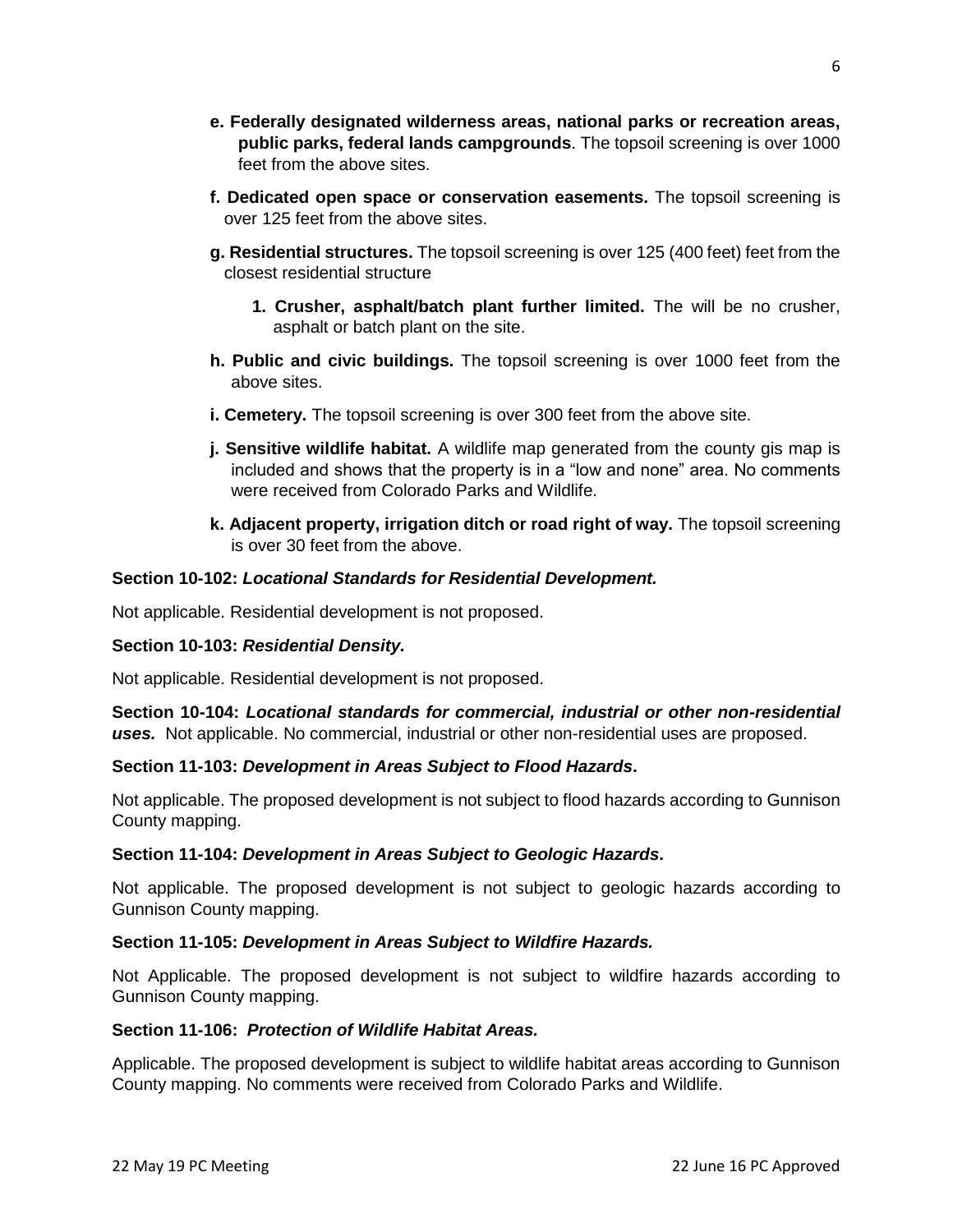### **Section 11-107:** *Protection of Water Quality***.**

Not applicable. The proposed development is not within or near any water bodies.

### **Section 11-109:** *Development That Affects Agricultural Lands.*

Not applicable. The proposed development will not affect agricultural land.

### **Section 12-103:** *Road System*.

Applicable. A CDOT State Highway Access Permit and a public works access are already in place for the existing house. Ed Casebolt of Gunnison County Public Works stated, "My concern about this berm like most berms is the trees always die. I feel like a drip system is necessary to ensure the trees live." A financial surety or bond (Landscaping Improvement Agreement) will be tied to the landscaping plan until the new vegetation is established.

### **Section 12-104:** *Public Trails*.

Not applicable, not requested as part of this application.

### **Section 12-105:** *Water Supply***.**

Not applicable, not requested as part of this application.

### **Section 12-106:** *Sewage Disposal/Wastewater Treatment.*

Not applicable, not requested as part of this application.

### **Section 12-107:** *Fire Protection***.**

Applicable. A referral request was sent to Crested Butte Fire Protection District. Ric Ems from CB Fire stated in an email March 28, 2022, "We have no issues with the Dietrich proposal."

### **Section 13-102: B:** *Location within municipal three-mile plan area.*

Not Applicable. This proposal is not located within a municipal three-mile plan area.

### **Section 13-103:** *General Site Plan Standards and Lot Measurements.*

Applicable. This application complies with standards in this section as illustrated on the stamped plan titled "Berm Landscaping, Drainage and Erosion Control Plan" dated 3/27/22 by NCW & Associates.

### **Section 13-104:** *Setbacks from Property Lines and Road Rights-of-Way.*

Applicable. This application complies with standards in this section as illustrated on the stamped plan titled "Berm Landscaping, Drainage and Erosion Control Plan" dated 3/27/22 by NCW & Associates.

### **Section 13-111:** *Landscaping and Buffering.*

Applicable. A stamped plan titled "Berm Landscaping, Drainage and Erosion Control Plan" dated 3/27/22 by NCW & Associates was submitted. Applicant's response, "We will be using a (Certified weed free) native grass and wildflower hydro mulch to cover the berms. There are also trees shown on the plan we are planting prior to hydromulch. We plan on using a temp irrigation system and a water truck to ensure the growth of the seed and trees. The estimated cost of the mulch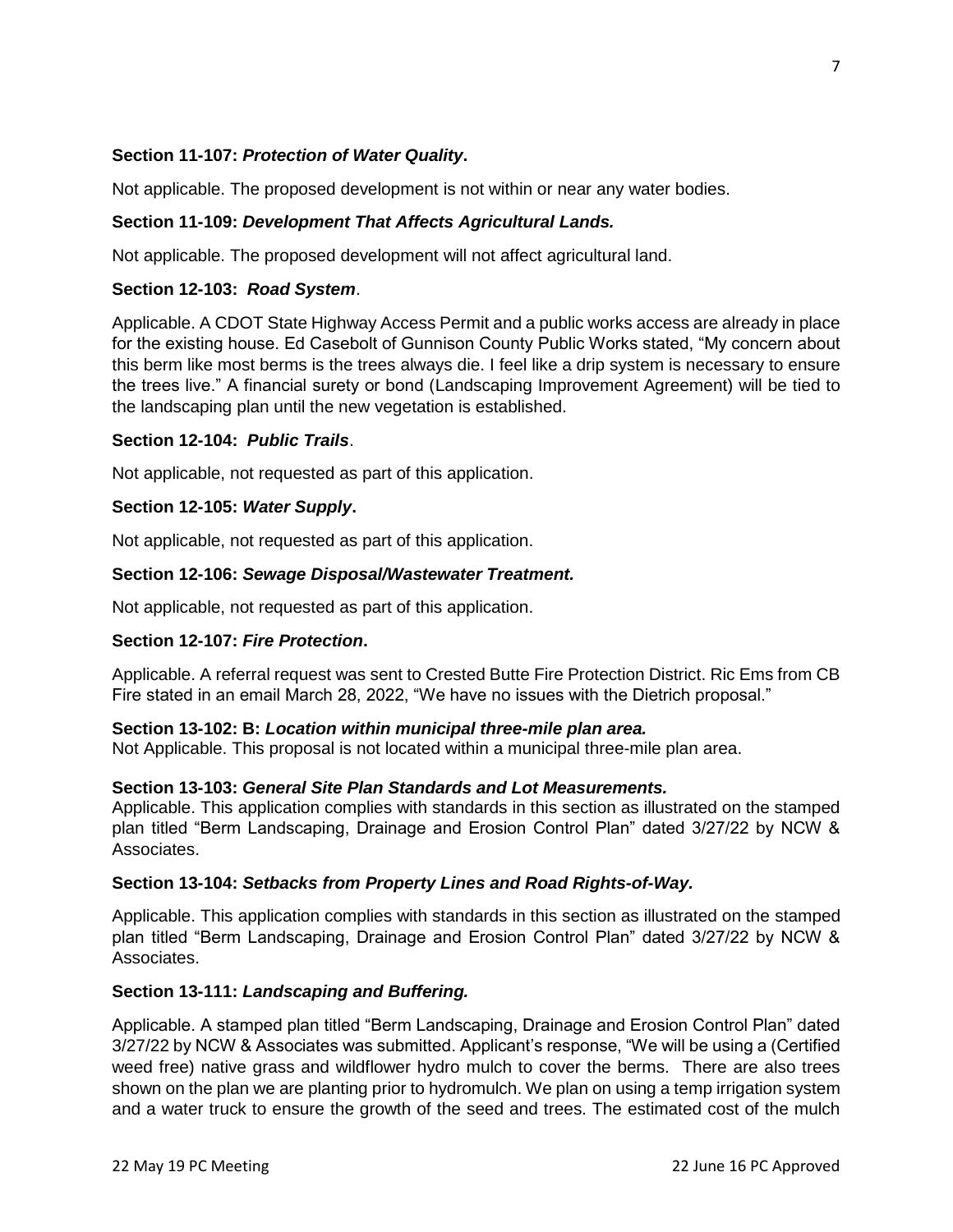and the trees exceeds \$60,000. There is no slash or debris that needs to be removed. A reclamation permit was obtained prior to any hauling or work. A financial surety or bond (Landscaping Improvement Agreement) will be completed for the landscaping plan.

## **Section 13-112:** *Snow storage.*

Not applicable, not requested as part of this application.

## **Section 13-113:** *Fencing*

Not applicable, not requested as part of this application.

## **Section 13-114:** *Exterior Lighting.*

Not applicable, not requested as part of this application.

## **Section 13-115:** *Reclamation And Noxious Weed Control.*

Applicable. A Reclamation permit was applied for at Gunnison County Public Works for a project described as "berms at entrance with a total square footage of 33,329 on May 5, 2021".

## **Section 13-116:** *Grading And Erosion Control.*

Applicable. A plan titled "Site Plan, Grading and Erosion Control Plan" dated 12/17/19 by NCW & Associates was submitted. Dust control plan includes building the berms as quickly as possible, revegetate as soon as possible and to not move material when winds are above 20 mph.

## **Section 13-117:** *Drainage, Construction And Post-Construction Stormwater Runoff.*

Applicable. A stamped plan titled "Berm Landscaping, Drainage and Erosion Control Plan" dated 3/27/22 by NCW & Associates was submitted. Applicant states, "Plan shows drainage and storm water run off with arrows. We are not disturbing over 1 acre so a storm water discharge permit is not required. Runoff from this project does not exceed the level of runoff that occurred before construction."

### **Section 13-118:** *Water Impoundments.*

Not applicable. No water impoundments are proposed in this development.

## **Section 13-119:** *Standards to Ensure Compatible Uses.*

The proposed land use change shall be designed, constructed, and maintained in a manner that will not adversely affect the character and tranquility of nearby residential or public use areas.

### **FINDINGS:**

The Gunnison County Planning Commission finds that:

- 1. This project is classified as a Minor Impact.
- 2. This application is consistent with the standards and requirements of this *Resolution*.
- 3. This is an existing residence with driveway and other barn type structures.
- 4. A reclamation permit was issued April 15, 2021.
- 5. No sewer or water is required for this application.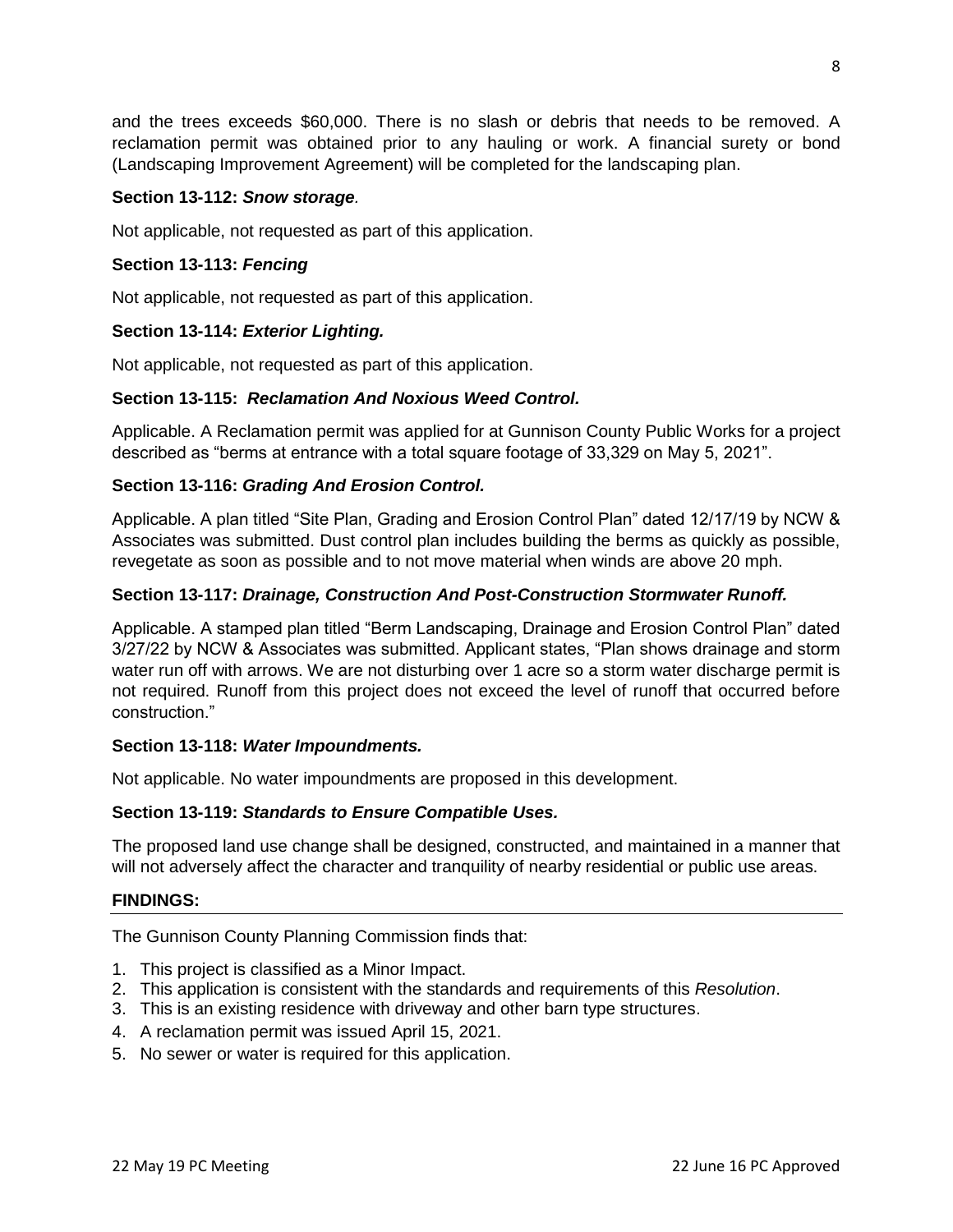- 6. More topsoil is required for constructing the berms, it will need to be processed and screened to further shape and complete the berms.
- 7. The berms will be fully shaped before winter and revegetated by winter 2023. The berms were intentionally created with a more natural slope to mimic natural topography and moisture retention. Water trucks will be utilized to establish the vegetation.

 This review and decision incorporates, but is not limited to, all the documentation submitted to the County and included within the Community Development file relative to this application; including all exhibits, references and documents as included therein.

### **DECISION:**

The Gunnison County Planning Commission, having considered the submitted plan, site observations and public testimony, has reached the above Findings and recommends that LUC-21-00043 be classified as a Minor Impact, and be approved with the following conditions:

- 1. This permit is limited to activities described within the "Project Description" of this application, and as depicted on the Plan submitted as part of this application. Expansion or change of this use will require either an application for amendment of this permit, or submittal of an application for a new permit, in compliance with applicable requirements of the *Gunnison County Land Use Resolution*.
- 2. This approval is founded on each individual requirement. Should the applicant successfully challenge any such finding or requirement, this approval is null and void.
- 3. The project shall comply with *Section 9-400: Exploration, Extraction And Processing Of Minerals And Construction Materials.*
- 4. The dust control plan includes building the berms as quickly as possible and to not move material when winds are above 20 mph. Hydromulch shall be applied for the landscaping plan before winter 2023.
- 5. Construction and revegetation of the berms shall be conducted between 7 a.m. and 7 p.m. Monday through Saturday.
- 6. A Landscaping Improvement Agreement shall be executed to ensure the establishment of vegetation on the stamped plan titled "Berm Landscaping, Drainage and Erosion Control Plan" dated 3/27/22 by NCW & Associates.
- 7. This permit may be revoked or suspended if Gunnison County determines that any material fact set forth herein or represented by the applicant was false or misleading, or that the applicant failed to disclose facts necessary to make any such fact not misleading.
- 8. The removal or material alteration of any physical feature of the property (geological, topographical or vegetative) relied on herein to mitigate a possible conflict shall require a new or amended land use change permit.
- 9. Approval of this use is based upon the facts presented and implies no approval of similar use in the same or different location and/or with different impacts on the environment and community. Any such future application shall be reviewed and evaluated, subject to its compliance with current regulations, and its impact to the County.

**Wildfire Urban Interface and Building Codes**: The Gunnison County Planning Commission conducted a work session to discuss County wildfire policy recommendations.

With a quorum present Chairperson Daniels opened the work session.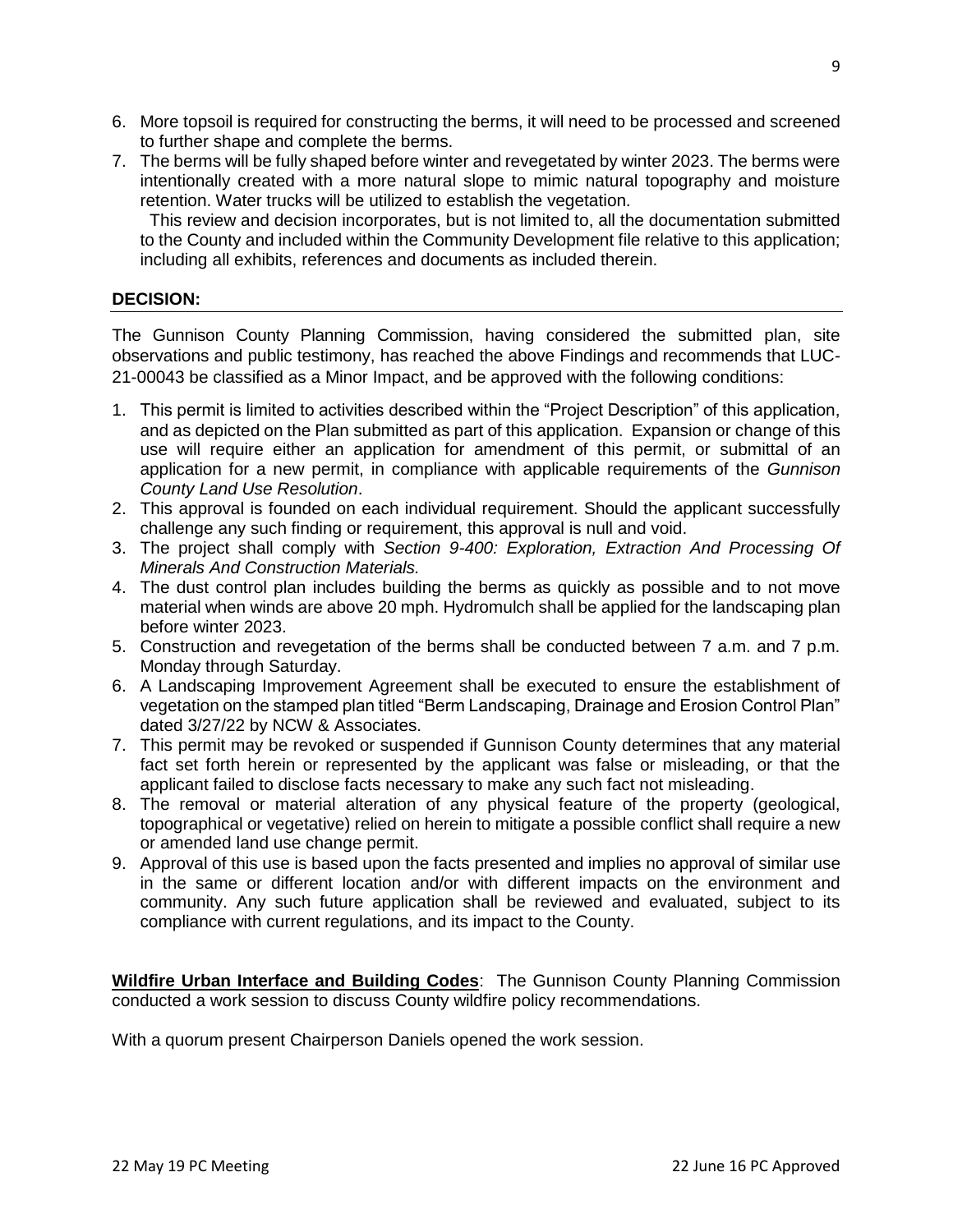Building/ Environmental Health Official Crystal Lambert said the session would be focused the defensible space issues, specifically in the Wildfire Urban Interface (WUI) code and the existing *Gunnison County Land Use Resolution* (LUR) code.

The meeting was attended by:

- Crested Butte Fire- Chris Carver, Ric Ems and Sean Caffrey
- Gunnison Fire- Hugo Ferchau
- Co. State Forest Service, Gunnison Field Office- Mike Tarantino
- US Forest Service-Taylor Reeves, and David Carr
- West Region Fire- Jamie Gomez
- Gunnison County Emergency Management- Scott Morrill

Director of Community Development Cathie Pagano noted *LUR Section 11-105*: *Development in Areas Subject to Wildfire Hazards*, calls for the inclusion of defensible space. Vegetation plans etc. are not mandated at all times. The staff relies on comments from the Co. State Forest Service. She added wildfire risk is prevalent in the entire county.

Lambert mentioned the natural ability of Aspen trees to protect/ mitigate against wildfire. She said the code would provide provisions for home, life and property safety. The fire protection requirements in the WUI code encourage the applicant to work with fire professional partners to include mitigation measures to meet the WUI code standards.

Gomez explained West Region refers also to Region 10; Gunnison, Delta, Montrose, and San Miguel counties. They work with stakeholder groups outreach including education, mitigation, etc. They also work with community development staff to help with developing codes like the WUI code. They have been supportive of the efforts of the Planning Commission (PC), and Board of County Commissioners (BOCC) to help Gunnison County be more prepared for wildfire. Ensuring new development is more adapted to wildfire is a positive direction for the county. He described site work and vegetation mitigation methods. They have a forester and grant agreement specialist on staff to work with private land owners, and homeowners' associations (HOA) in coordination with Co. State Forest Service, National Forest Foundation, emergency management and fire protection districts. Gomez said they discuss home hardening and other fire mitigation techniques. They provide forestry services to plan out projects. They work to secure grant funding as financial incentive to get the work done. Their goal is to assist through the process, both planning and implementation. The funding is focused on vegetation management, tree thinning, pruning, and brush control. There is no funding for home hardening for existing homes. The Federal Emergency Management Agency (FEMA) is starting to fund that type of work in some areas of the country. Some of West Region's work is slated to begin in Quartz Creek, with about 90 plus acres of treatment across 17 different home owners.

Gomez explained they recommend a five-foot hardened zone surrounding the home. Ferchau noted ornamental vegetation are ladder fuels. He pointed out a tree fire burns intensely and very quickly, and a structure fire burns for longer periods of time.

The State Forest Service has often recommended vegetation management practices. Many of the fires have traveled across the crowns of the trees.

Pagano said it is a challenge to build programming capacity. She recommended working with fire professionals for one on one education. The application could contract with a third party at a cost to the applicant. One would either comply with code or have a plan designed by a professional.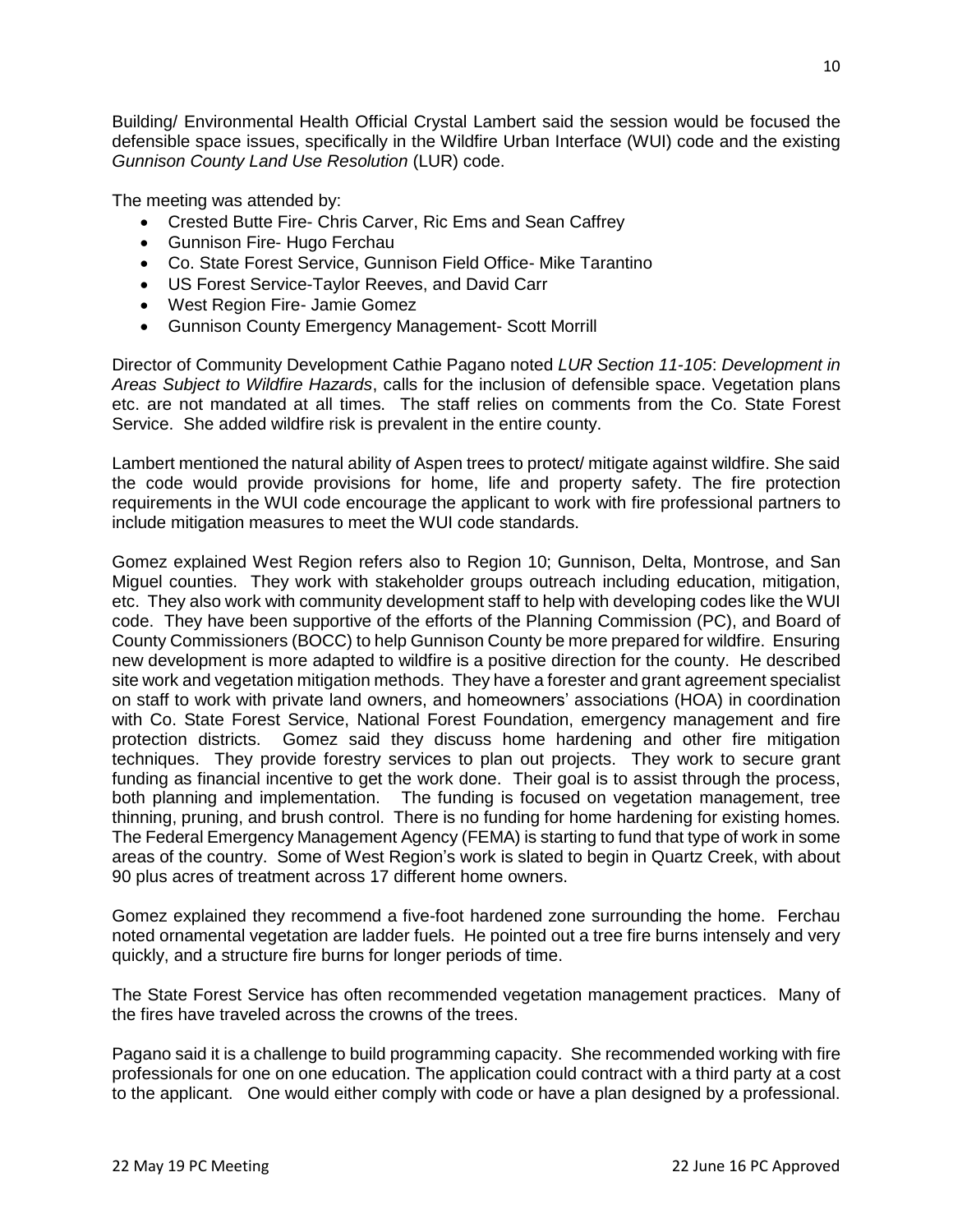She added part of our reviews are parcels in high wild fire areas that are near a water body. There should be built in water quality protection.

Pagano noted West Region is the entity set up to work with individual land owners.

Niederer asked about implementation of regulations with existing structures. Pagano said there would be outreach, and education. Ems recommended also working with the realtors and Homeowners associations.

Ems pointed out the insurance companies help with regulations and enforcement, they receive a lot of calls when policy holders are renewing their policies.

Daniels suggested contractor licensing could include some education. Pagano said it is in place and happening.

The work session was closed at 11:10 a.m.

The next work session will be conducted June 16, 2022.

\*\*\*\*

**Casa Rio- house over 5,000 sq. ft. -LUC-22-00012:** The Gunnison County Planning Commission conducted a work session, to discuss the applicant's request to construct a residence larger that 5,000 sq. ft. per Section 6-102 B of the Gunnison County Land Use Resolution. The structure will be approximately 5,383 sq. ft. of living space and approximately 736 sq. ft. of garage

With a quorum present Chairperson Daniels opened the work session.

The applicants were represented by architect Dan Murphy and attorney Kendall Burgemeister.

Burgemeister introduced the project with a brief overview. It is an application for a residence over 5,000 sq. ft. He shared his ZOOM screen, with an aerial photo. The building envelope was defined. The utilities will be buried underground. Visibility will be minimized with siding and natural vegetation. The house will be located at the edge of the timber. The vegetation along the river bank will help screen the house, as well as existing buildings. It will only be visible for a brief period of time, when driving by. The house will be approximately 2,000 ft. from the ranch and 3,000 to 4,000 feet coming around the highway curves. The house adheres to the Wilder standards and was done before the size limitation was approved by the county. The house on lot one is over 5,100 sq. ft, close to lot 21 and lot 12 there are 5,200 sq. ft. houses of similar design and scale. He illustrated where the house would be visible from Taylor Canyon Rd.

Murphy provided the architectural drawings. He said the house was designed before the rules changed. The house is going to be visibly unobtrusive. The neighbors have been contacted and a site issue was mitigated. They have done both wildfire and wildlife mitigation. They had taken out some dead trees. The roof will be dark brown metal, there will be natural stone around the bottom of the structure. The middle of the back of the house can be seen from the road. The prospective from two different points illustrates the house is not very visible and a section of the structure was lowered. They have written design approval from the association and the closet neighbor.